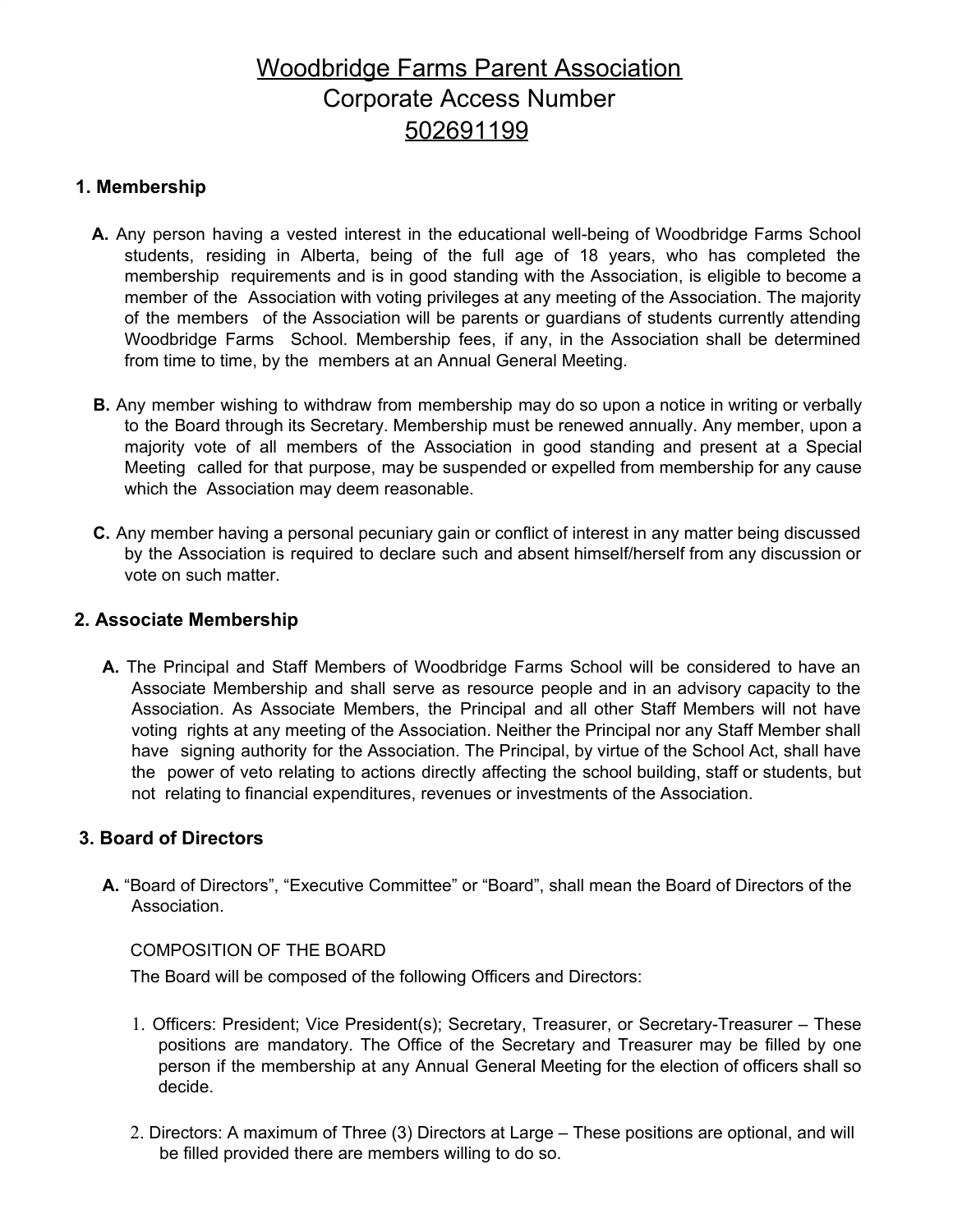

# Woodbridge Farms Parent Association Corporate Access Number 502691199

#### **President**

The President shall have general knowledge of all activities of the Association. He/she will be an ex officio member of all Committees as defined by Robert's Rules of Order. The President shall be copied on all Association communications and will review any communications to the parent body, school community or public prior to distribution and shall include the Vice President in same. The President will carry out other duties assigned by the Association. He/she shall, when present, preside at all meetings of the Association and of the Board. The President will be the chief spokesperson for the Association, unless otherwise delegated. The President shall have a vote at any meeting. In the case of a tie, the motion is defeated. In his/her absence, the Vice-President shall preside at any such meetings. In the absence of both, a chairperson may be elected at the meeting to preside.

#### **Vice President**

The Vice President shall assist the President in all Association activities. He/she will preside at meetings in the President's absence and will replace the President at various functions when asked to do so by the President. He/she will be copied on all Association communications and will review any communications to the parent body, school community or public prior to distribution and shall include the President in same. The Vice President will carry out other duties assigned by the Association, and, in the event of resignation, incapacity or extended leave of absence of the President, shall fulfill the President's responsibilities.

#### **Secretary**

It shall be the duty of the Secretary to attend all meetings of the Association and of the Board, and to keep accurate minutes. In case of the absence of the Secretary, his/her duties shall be discharged by such Officer as may be appointed by the Board. The Secretary shall have charge of all the correspondence and/or documentation of the Association and be under the direction of the President and the Board.

The Secretary shall also keep a Record of Members of the Association and their contact information, and shall send all Association correspondence/notices as required.

#### **Treasurer**

The Treasurer shall receive all monies paid to the Association and be responsible for the deposit of same in whatever Bank, Trust Company, Credit Union or Treasury Branch the Board may order. He/she shall properly account for the funds of the Association and keep such books as may be directed and disburse funds as required. He/she shall present a full detailed account of receipts and disbursements to the Board whenever requested and shall prepare for submission to the Annual General Meeting a statement duly audited of the financial position of the Association and submit a copy of same to the Secretary for the records of the Association. The signing authorities of the financial accounts will be any two of the elected Officers of the Association.

**B.** The Board shall, subject to the by-laws or directions given it by majority vote at any meeting properly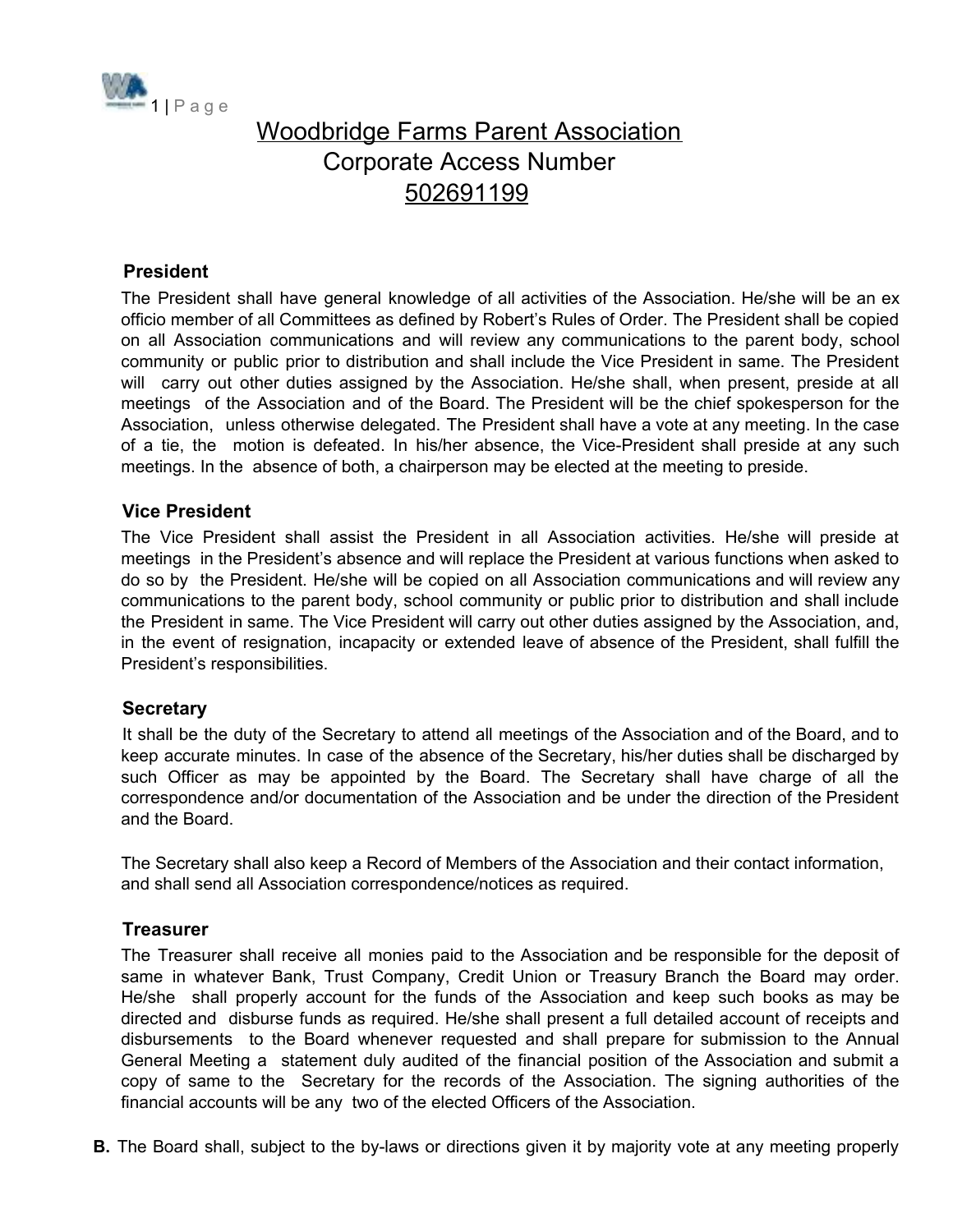called and constituted, have full control and management of the affairs of the Association, and meetings of the Board shall be held as often as may be required, and shall be called by the President.



# Woodbridge Farms Parent Association Corporate Access Number 502691199

- **C.** Any Director or Officer may resign his/her position by providing written notice to the Board members.
- **D.** Any Director or Officer may be removed from the Board at any time with cause by a majority vote of the Board whenever, in its judgment, the best interest of the Association will be served.

## **4. Auditing**

**A.** The books, accounts and records of the Secretary and Treasurer shall be audited at least once each year by a duly qualified accountant or by two members of the Association without signing authority, elected or appointed for that purpose at the Annual General Meeting. A complete and proper statement of the standing of the books for the previous year shall be submitted by such auditor at the Annual General Meeting of the Association. The fiscal year of the Association in each year shall be September 1<sup>st</sup> to August 31<sup>st</sup>.

#### **5. Standing and Ad Hoc Committees**

**A.** Standing and ad hoc committees will be formed as necessary by the Board and will operate on an ongoing basis with specified lengths of terms for members.

#### **6. Meetings**

- **A.** A **Regular Meeting of the Board** shall be called at the frequency determined by the Board which will permit their duties to be accomplished. Regular Meetings of the Board will be announced to all Board Members by providing no less than ten (10) days' notice in writing or three (3) days' notice by telephone or email. Four (4) Board Members, two (2) of whom must be elected Officers of the Association shall constitute a quorum at any Regular Meeting of the Board. Regular Meetings of the Board may be held without notice if a quorum of the Board is present provided, however, that any business transactions shall be ratified at the next Regular Meeting of the Board; otherwise they shall be null and void. A topic to be discussed at a Regular Meeting of the Board may be deemed to be "in camera", or closed to all but elected Officers/Directors if the Board determines, by a majority vote of those present, the topic to be of a personal, sensitive or confidential nature.
- **B.** A **Special Meeting of the Board** shall be called by the Secretary upon the instructions of any two (2) Board Members, by providing no less than ten (10) days' notice in writing or three (3) days' notice, by telephone or email, to all Board Members setting forth the reasons for calling such meeting. Any three (3) Board Members shall constitute a quorum at a Special Meeting of the Board. A Special Meeting of the Board may be deemed to be "in camera", or closed to all but elected Officers/Directors if the Board determines, by a majority vote of those present, the content of the meeting to be of a personal, sensitive or confidential nature.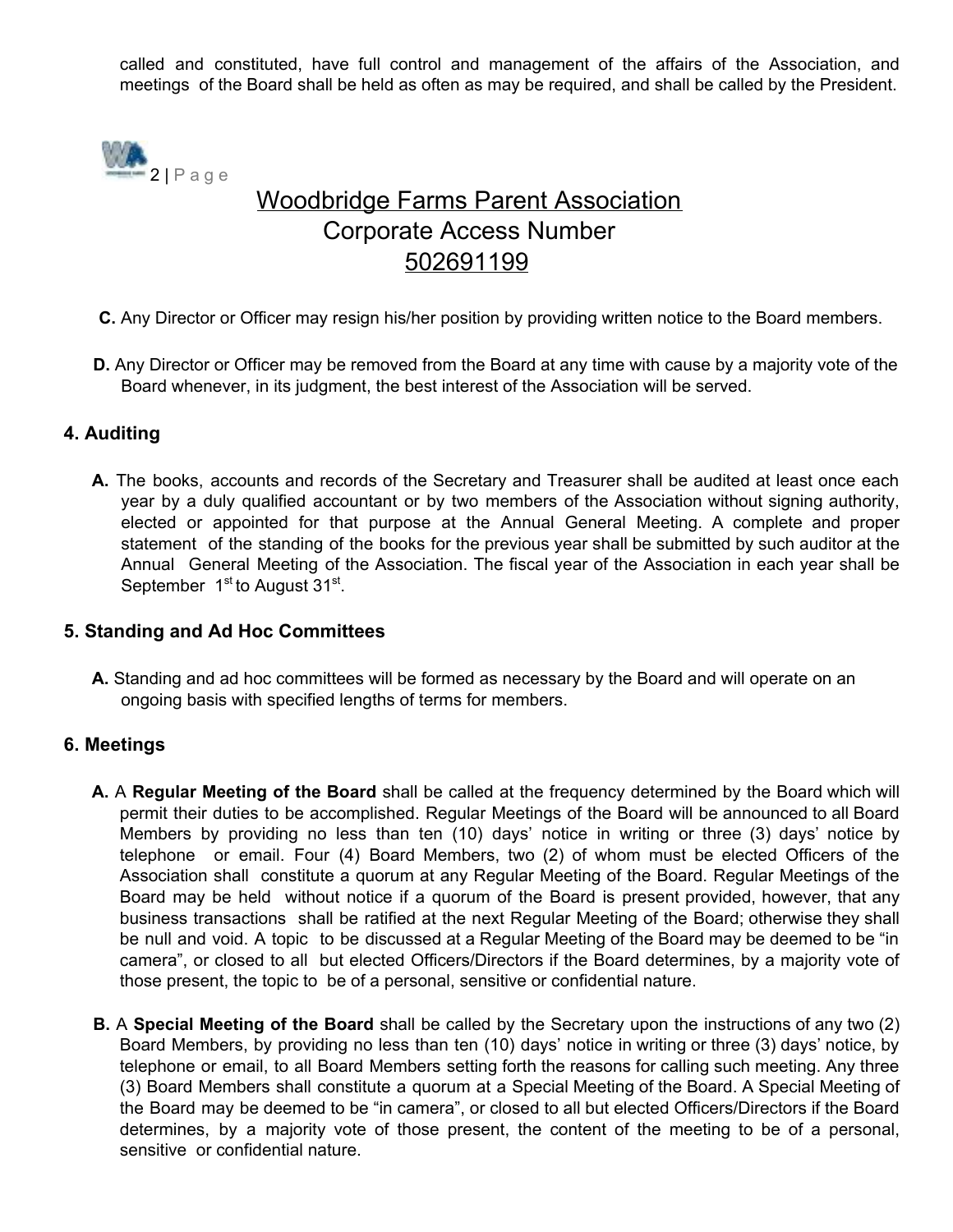**C.** There will be an Annual General Meeting of the Association (AGM) on or before October 15<sup>st</sup> in each year, by providing fourteen (14) days' notice in writing in the school newsletter, website, by telephone or email. If a Special Resolution will be proposed, twenty-one (21) days' notice will be required. Only



# Woodbridge Farms Parent Association Corporate Access Number 502691199

the matters set out in the notice for the AGM are considered at the AGM. At this meeting there shall be elected a President, Vice-Presidents(s), Secretary, Treasurer, (or

Secretary-Treasurer), and optionally up to three (3) Directors. The Officers and Directors so elected shall form a Board, and shall serve until their successors are elected and installed. Four (4) members, three (3) of whom must be voting members, shall constitute a quorum at an Annual General Meeting. If quorum cannot be attained at the meeting, whoever attends the next regularly scheduled meeting of the Association, will constitute quorum for the purposes of conducting Annual General Meeting business such as election of officers and approval of financial statements.

- **D.** A **Special General Meeting of the Association (SGM)** shall be called if a Special Resolution is proposed at a time other than the Annual General Meeting (AGM). Special General Meetings of the Association may be called at any time by the Secretary upon the instructions of the President or Board by providing twenty-one (21) days' notice in writing in the school newsletter or website, or, by telephone or email, specifying the intention of the Special Resolution. Only the matters set out in the notice for the SGM are considered at the SGM. Seven (7) members, four (4) of whom must be voting members and two (2) of whom must be elected Officers of the Association, shall constitute quorum at a Special General Meeting of the Association.
- **E.** A **Regular Meeting of the Association** may be called at the discretion of the Board. Regular Meetings of the Association shall be announced to all members in good standing by providing ten (10) days' notice in writing in the school newsletter, website, or by telephone or email. Seven (7) members, five (5) of whom must be voting members, excluding the Principal and designated Staff member, two (2) of whom must be elected Officers of the Association, shall constitute a quorum at a Regular Meeting of the Association.
- **F.** A **Special Meeting of the Association** shall be called by the Secretary upon the instructions of the President or Board, by providing ten (10) days' notice in writing in the school newsletter, website, by telephone or email, setting forth the reasons for calling such meeting. Any seven (7) members, five (5) of whom must be voting members, shall constitute a quorum at a Special Meeting of the Association.

Irregularities or errors done in good faith do not invalidate acts done by any meeting of the Association or Board. No action taken at a meeting is invalid due to accidental omission to give notice to any member, any member not receiving any notice, or any error in any notice that does not affect the meeting.

## **7. Election Process**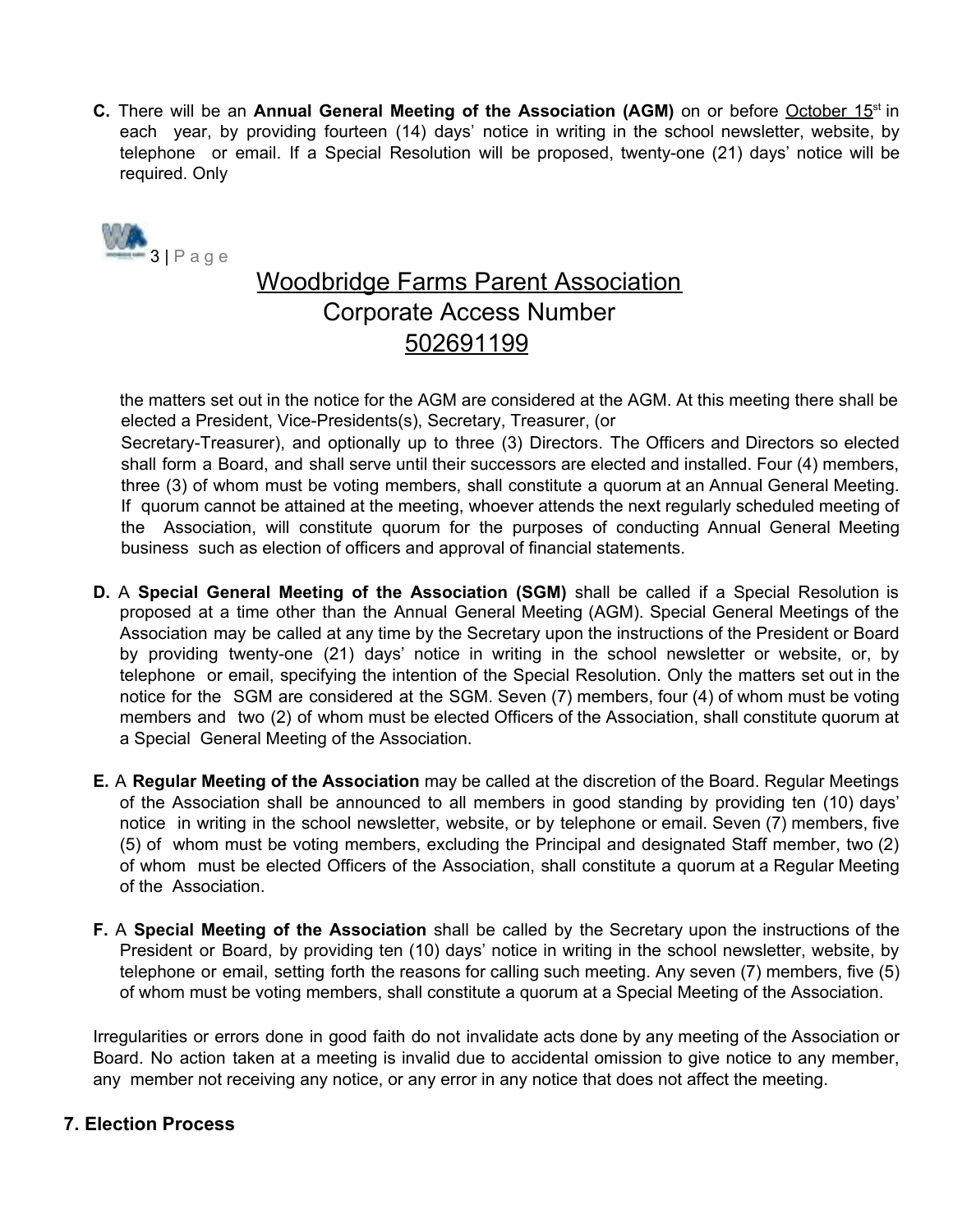- **A.** Board members are elected by the voting members at an AGM held annually on or before October 15th. Candidates must be voting members in good standing. Notification of the nomination procedure will be included with the notice of the election.
- **B.** The term of office shall be from time of election to the next AGM unless written notice of resignation is submitted to the Board. The maximum number of consecutive terms, in the same Officer or Director Position on the Board, shall be five (5) consecutive terms. Any vacancy occurring during the year shall be filled at the next meeting, provided it is so stated in the notice calling such meeting.

## **8. Voting**



# Woodbridge Farms Parent Association Corporate Access Number 502691199

**A.** Any voting member who has not withdrawn from membership nor has been neither suspended nor expelled shall have the right to vote at any regular, general or special meeting of the Association. Such votes must be made in person and not by proxy or otherwise. Members will vote by show of hands or by secret ballot where fifty-one percent (51%) and greater than, will be considered the majority, except in the case of a Special Resolution where not less than seventy-five percent (75%) vote in favour is required.

#### **9. General Management**

- **A.** The registered office of the Association is located within the school. The mailing address for all communication or correspondence shall be the registered office of the Association.
- **B.** To maintain integrity, minute books and financial records will be securely stored and may be inspected by any member in good standing of the Association upon request. Such inspection may only take place at the registered office of the Association, in the presence of a Board member, and dual control (two people present, one of whom is a Board member) will be maintained at all times.

#### **10. Out of School Care**

- **A.** The Woodbridge Farms Parents' Association (WBFPA) are the owners and operators of the Out of School Care (OSC).
- **B.** The executive board is responsible for the hiring of the OSC Coordinator. The OSC Coordinator is hired to manage the day to day operations of the OSC. The executive board oversees all decisions and finances for the OSC.
- **C.** At the AGM, there will be an appointed OSC liaison. This person(s), maximum of two (2), will be a parent of a child(ren) attending the OSC program. The liaison will be appointed for one year.
- **D.** A Policy and Procedure Manual for the OSC will be located in the OSC. The OSC liaison(s) will review this manual yearly with the coordinator.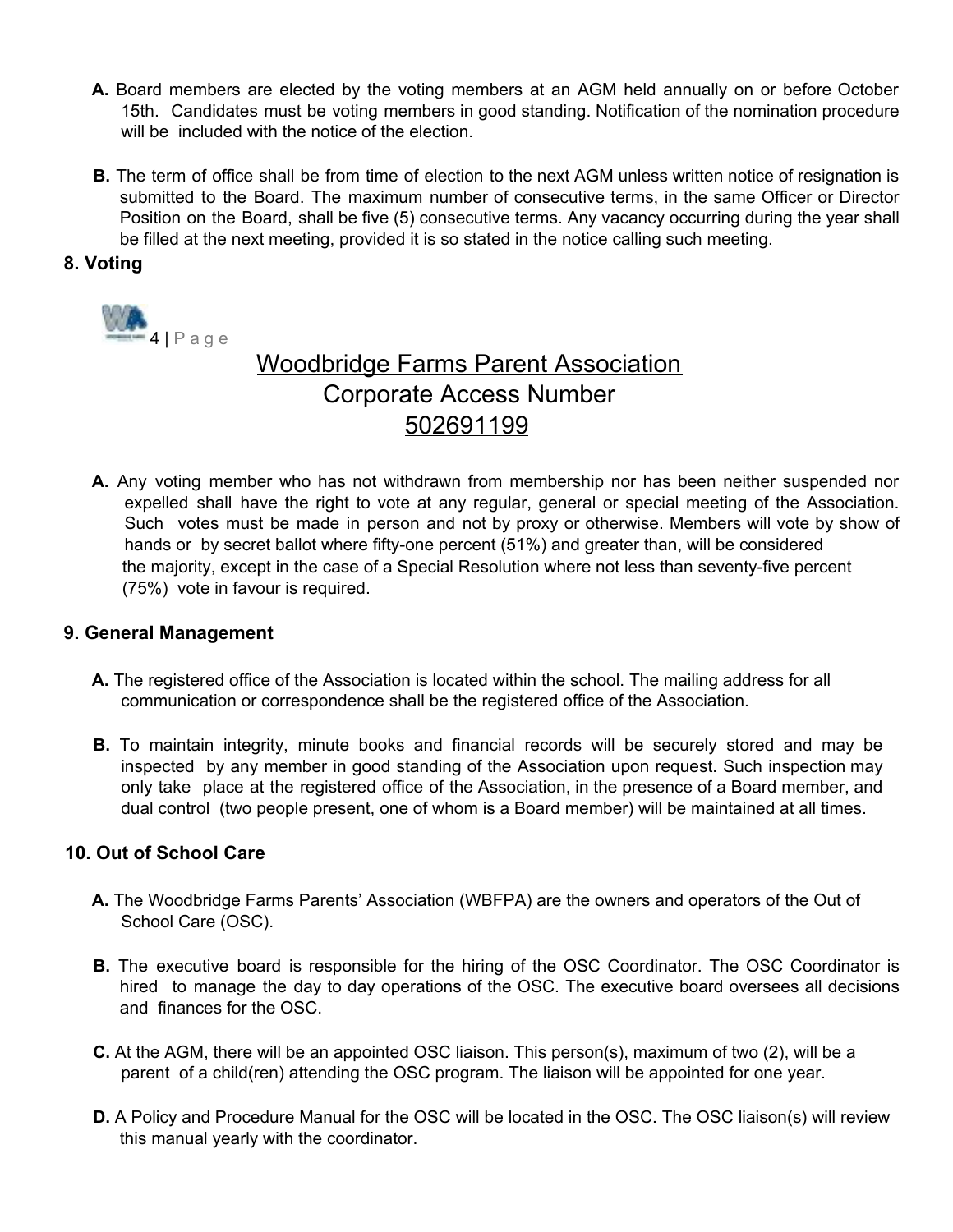**E.** The executive board is responsible for the hiring of the OSC Book Keeper

#### **11. Remuneration**

**A.** Unless authorized at any meeting and after notice for same shall have been given, no Officer, Director or member of the Association shall receive any remuneration for his/her services.

#### **12. Borrowing Powers**

**A.** For the purpose of carrying out its objectives, the Association may borrow or raise or secure the payment of money in such manner as it thinks fit, and in particular by the issue of debentures, but this power shall be exercised only under the authority of the Association, and in no case shall debentures be issued without the sanction of a Special Resolution of the Association.



# Woodbridge Farms Parent Association Corporate Access Number 502691199

#### **13. Association Seal**

**A.** The Association has not adopted an Association Seal.

#### **14. Insurance**

**A.** For the purpose of carrying out its objectives, the Association will annually review and carry liability insurance as deemed necessary by the Board, or if required by the policies of the school. This includes insurance for the OSC.

#### **15. Privacy**

**A.** The Association shall not collect, use, share or store personal information for purposes other than those of Association business, and shall destroy it appropriately once it is no longer needed.

#### **16. Special Resolution**

**A.** Special Resolution will mean a resolution passed at a General Meeting of which not less than twenty one (21) days' notice in the school newsletter, on the school website, by telephone or email specifying the intention to propose the resolution has been duly given, and by the approval of not less than seventy five percent (75%) of those members, entitled to vote, in attendance.

#### **17. Conflict Resolution**

**A.** If at any time, ten (10) members, or greater than fifty per cent (50%) of the Board members of the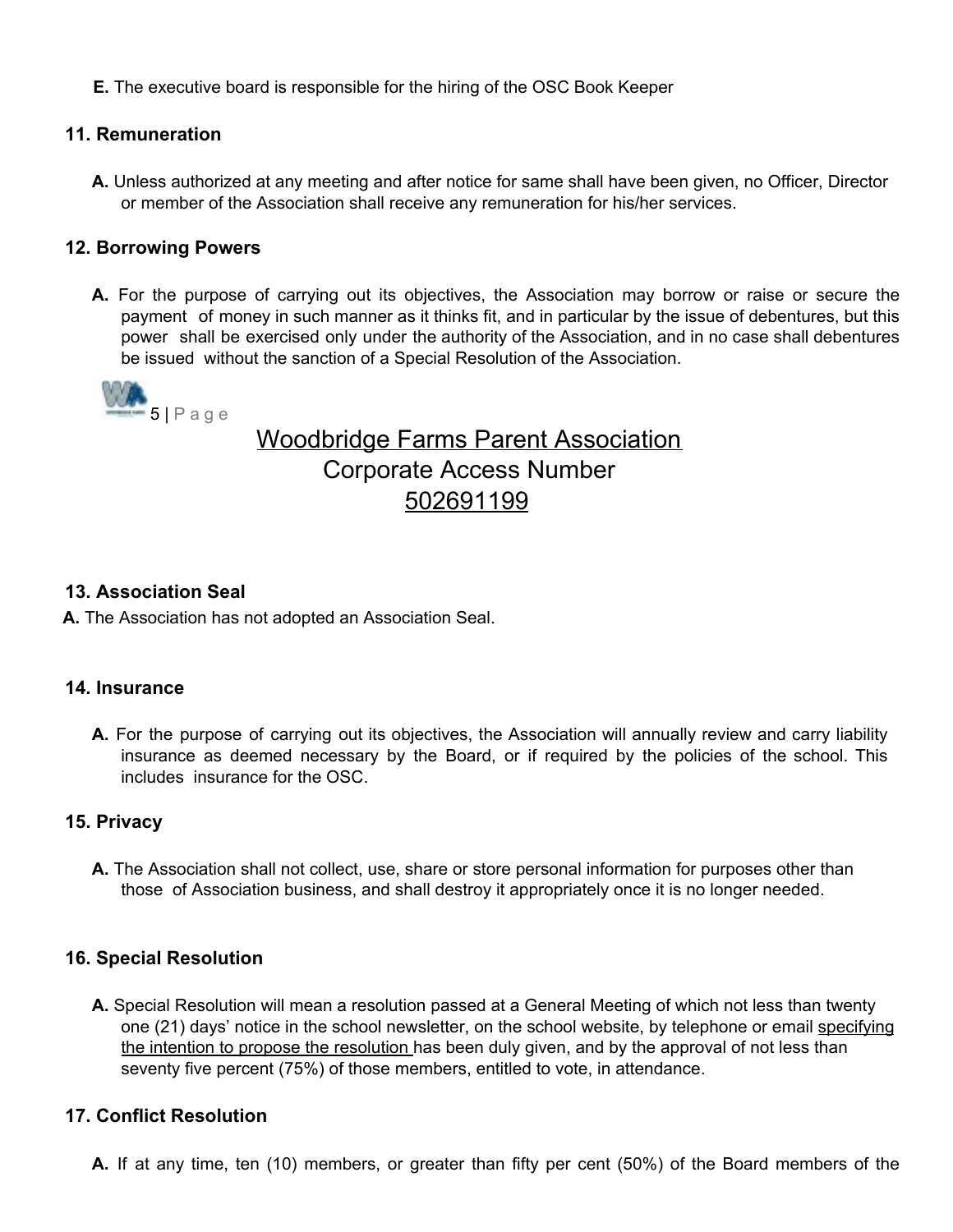Association are of the opinion that the Association is in a state of conflict such that its operation is significantly impaired, they may deliver a written "Special Meeting of the Association" request signed by them to all Executive members. The President will call a Special Meeting of the Association, providing due notice as stated, and members in attendance will have an opportunity to hear and discuss the issues causing conflict. On motion, seconded by any Association member in attendance at the Special Meeting, a vote shall be held respecting a proposed resolution to the conflict, and if a majority of voting members present vote in favour of the resolution proposed, the Association will immediately act upon the resolution, as directed by the assembly.

## **18. Bylaws**

- **A.** The Association bylaws and operations will be in accordance with the laws of Alberta, the *Societies Act* and any other governmental legislation relating to its operation and objectives.
- **B.** The By-Laws may be rescinded, altered or added to by a "Special Resolution" of the members. Changes to the bylaws do not come into effect until the Special Resolution(s) is registered at Corporate Registries. A Special Resolution(s) sent to the Corporate Registries shall be dated and verified by a



# Woodbridge Farms Parent Association Corporate Access Number 502691199

person authorized by the Association. All members are responsible for behaving in accordance with the bylaws and objectives of the Association.

**C.** Any question regarding the proper application and interpretation of these bylaws shall be determined by the chair of any Association meeting. The chair's decision may be appealed by a voting member and can be overturned by not less than seventy-five (75) percent majority vote at any Special Meeting called in accordance with the Conflict Resolution clause in these bylaws.

#### **19. Policies and Procedures**

**A.** A Policy and Procedure Manual may be created, maintained and reviewed annually by the Board. Members in good standing may put forward policies to the Board for consideration and/or implementation.

#### **20. Dissolution of the Association**

**A.** In the event of the dissolution (closing) of the Association, which shall require a Special Resolution of the membership, the assets remaining after payment of all debts and liabilities shall be transferred to Woodbridge Farms School with the exception of gaming proceeds. All remaining gaming proceeds, after payment of all debts and liabilities, shall be disbursed to eligible charitable groups or purposes as per Alberta Gaming and Liquor Commission regulations.